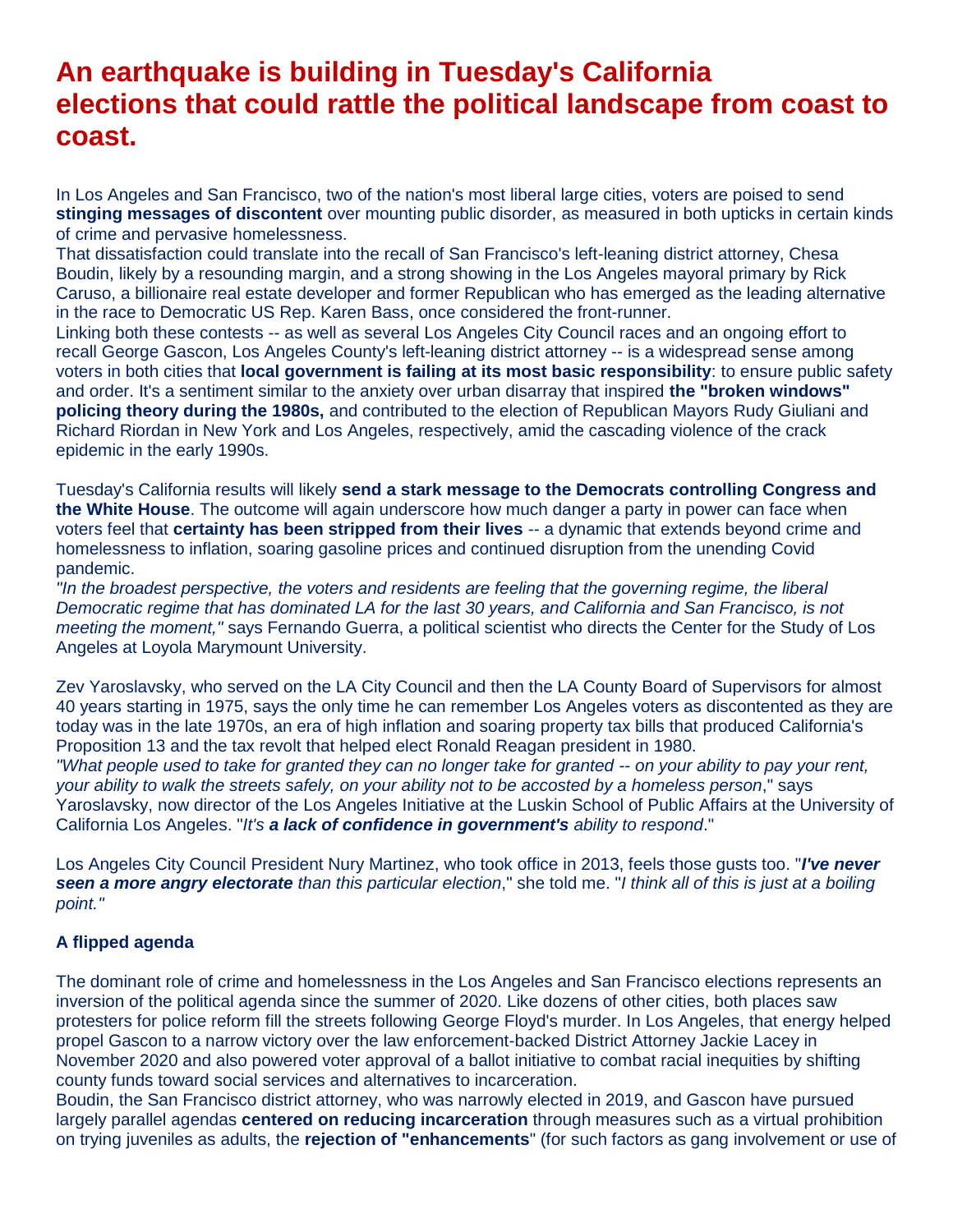a gun) that extend sentence lengths and a policy **of not prosecuting "quality of life" misdemeanors** associated with homelessness, such as trespassing and public urination.

That agenda quickly faced fierce resistance from other elements in the criminal justice system committed to traditional approaches, including the unions representing police in both cities. Law enforcement interests are backing the recalls against Gascon and Boudin, and in LA the police union is spending heavily against Bass, a leader in the House of Representatives' passage last year of sweeping [federal police reform](https://apple.news/A-PiMWKDVRgu2QWfEjF6D4Q) legislation. The **recall efforts against Boudin and Gascon, as well as Caruso's mayoral bid** in Los Angeles, have also drawn support from big Republican donors, who constitute a distinct minority in both cities.

The role of both law enforcement insiders and conservative donors and activists has frustrated advocates for police reform, who see the backlash across these many fronts as an attempt to restore hardline approaches before new alternatives are given a chance to demonstrate whether they can succeed.

*"I think to a very large degree that more conservative forces have been very, very adept at framing the issues of homelessness and of crime so that the discussion about ... how to respond to those two issues is very, very narrow,"* says Los Angeles City Council Member Mike Bonin, an outspoken liberal who is not seeking reelection this year after narrowly avoiding a recall drive centered on his resistance to tougher measures against the endemic homelessness across his Westside district.

**Yet the evidence is overwhelming that the unease dominating Tuesday's elections extends far beyond conservative circles.** Yaroslavsky points out that in the UCLA Luskin School's annual polling across Los Angeles County, concern about crime has increased substantially not only among Whites, but among Hispanics, Blacks and Asian Americans as well.

Ben LaBolt, a San Francisco-based Democratic strategist and former campaign spokesperson for Barack Obama, likewise notes that **prominent local Democrats have played leading roles in the effort to recall Boudin**. "*The notion that this [recall] is some right-wing misinformation campaign is dangerous for Democrats to say or think, because it's definitely not*," he says.

In both cities, anxiety about public safety is rising faster than the actual trends in reported crime. The online dashboard maintained by the [San Francisco Police Department](https://www.sanfranciscopolice.org/stay-safe/crime-data/crime-dashboard) shows that through May 29 (the latest week for which figures are available) burglaries and break-ins or thefts of motor vehicles are clearly up from the comparable period in 2019, before Boudin took office. But assaults and homicides are virtually unchanged over that period, and robberies are down, as are the total number of serious offenses.

In Los Angeles the trends are more consistently troublesome: The [Los Angeles Police Department's tracking](https://lapdonlinestrgeacc.blob.core.usgovcloudapi.net/lapdonlinemedia/2022/06/cityprof.pdf)  [system](https://lapdonlinestrgeacc.blob.core.usgovcloudapi.net/lapdonlinemedia/2022/06/cityprof.pdf) shows that through late May both property crimes and violent crimes had increased substantially over the comparable period in 2020 (before Gascon's election). But even in LA, both violent and property crimes [remain a small fraction of their elevated levels in the 1990s](https://lapdonlinestrgeacc.blob.core.usgovcloudapi.net/lapdonlinemedia/2022/01/2021_crime_initiatives.pdf) and well below their rates for most of this century's first decade.

*"We are not seeing numbers that look anything like some of the worst eras that people have been through,"* says Michelle Parris, California program director at the Vera Institute of Justice, speaking on behalf of Vera Action, a criminal justice advocacy group. Moreover, she points out, California communities with tough-oncrime policies like Sacramento and rural Kern County are experiencing crime upticks that in some cases exceed the increases in Los Angeles and San Francisco. "*We've seen that even tough-on-crime prosecutors in California have not delivered safety,*" she says. "*They are subject to the same exact trends we are seeing around the country."*

## **A problem with high visibility**

Like many other observers in both cities, Parris points to a different cause than crime per se as the primary driver of rising anxiety over public safety. "*Homelessness and untreated mental illness ... impacts people's perception of safety,*" she says. "*And so I think that's part of why in places like Los Angeles or San Francisco in particular, where [that] is quite visible, that has a great impact of what people are talking about*."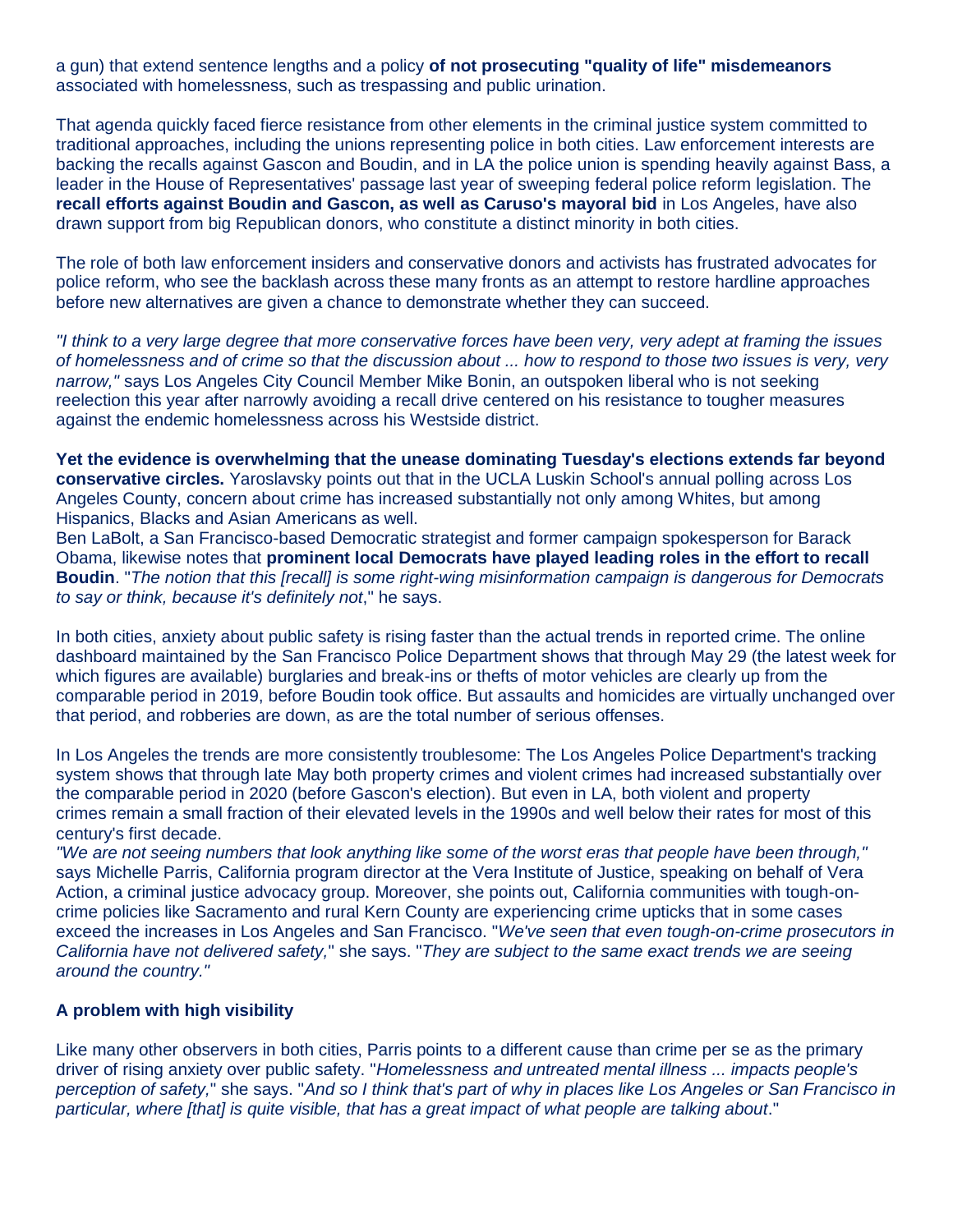In both cities, pervasive homelessness has rekindled the concern about losing control of city streets that inspired advocates of the "broken windows" theory to argue 40 years ago for greater enforcement against crimes of "disorder" like loitering, panhandling and public intoxication. In San Francisco, [concern has centered](https://apple.news/AbQjxSFh9T7Khl37eXIi3UA)  [on the Tenderloin neighborhood,](https://apple.news/AbQjxSFh9T7Khl37eXIi3UA) which has been overwhelmed with open drug use among the homeless. In Los Angeles, the mayoral and City Council races have been dominated by concerns about the spread of large homeless encampments across the city. These encampments have proliferated despite the approval of two ballot initiatives in Los Angeles in 2016 authorizing substantial expenditures to build housing and provide services for the homeless -- and [the City Council's passage of an ordinance](https://apple.news/Pwg3GInRgH2W-kR5OD_DYIl) last fall authorizing the removal of encampments around sensitive areas such as schools, libraries and day care centers.

*"Take a look at our streets: No matter where you live now, you can walk down the street, you can look out your front window, and you will see ... that what the city and the county have been doing simply is not working," says Martinez, the LA City Council president.*

Yaroslavsky, the former city and county official, says the persistence of the homeless encampments has become a viscerally visible symbol of fundamental governmental failure. "*I think homelessness is both a real issue but it's also a metaphor for everything else that's gone wrong in society and government's ability to address something that is so visible and so ubiquitous in the county,"* he says. "*So it's like a billboard that says failure."*

The neighborhood uproar over a large encampment around the public library in the traditionally liberal oceanfront LA community of Venice encapsulates the discontent that has upended politics in both cities. After the city of Los Angeles finally cleared out a massive homeless encampment along the Venice boardwalk that attracted national attention, a new one developed last fall around the community's public library. It has now engulfed the library on all sides, angering and frightening nearby residents, who have [posted viral videos](https://twitter.com/VeniceWasteland/status/1525844214268907520?s=20&t=MooixodPIa-ZBwAeTnTgXw) of rampant drug use and violence in the area. Longtime [library patrons have publicly lamented](https://twitter.com/WestsideCurrent/status/1532721156452540416?s=20&t=MooixodPIa-ZBwAeTnTgXw) that they no longer feel safe using the facility, which was also threatened by a recent fire that started in the camp.

"*There's slashings. There's shootings,"* says Elizabeth Clay, a local activist and land use planner who has been involved in community protests against the encampment. "*My last email to the mayor's office was that, amongst other things, we just had a massacre in Texas, an unstable man who was ignored, but it's not like people didn't know he was unstable. We have a park of mentally unstable people currently slashing and shooting each other. What would make us think this wouldn't turn into something much more tragic*?"

To frustrated residents, the effective surrender of the library -- the quintessential public service -- to a homeless encampment amounts to a perverse elevation of the interests of those who don't pay taxes over those residents who do. Many, like Clay, express deep disappointment with [outgoing Mayor Eric Garcetti,](https://apple.news/AOosR39hoQMq2G9Jb4Pqviw) who they view as disengaged from his job and the mounting crisis on the streets as he tries to win approval for his nomination as ambassador to India.

But the principal focus of residents' ire is Bonin, the liberal council member who was one of two to oppose the ordinance barring camping around sensitive facilities. The city's anti-camping ordinance requires that the council vote to approve each individual enforcement action, and Clay and others say that Bonin has repeatedly blocked plans for such efforts around the library. In the interview, Bonin denied blocking cleanup plans (except for once, he said, when he asked the city to hold off while he tried to assemble a broader interagency response that never materialized). But he was adamant in insisting that simply dismantling the tent city in the park would only compound the problem unless it was accompanied by permanent housing and services for the homeless now living there. "*If there is a massive enforcement without offering services ... what that's going to do is just move people across the street in front of people's homes and deeper into residential neighborhoods,*" he argues.

## **Voters feel conflicted**

There is still substantial support in Los Angeles for providing services to homeless people. Even Caruso, who has promised to build much more housing and provide more services to the homeless, sounds very different from Giuliani and other early hardline advocates of the broken windows theory, whose policies were often derided as unfairly increasing police enforcement against young minority men. No mainstream voice in either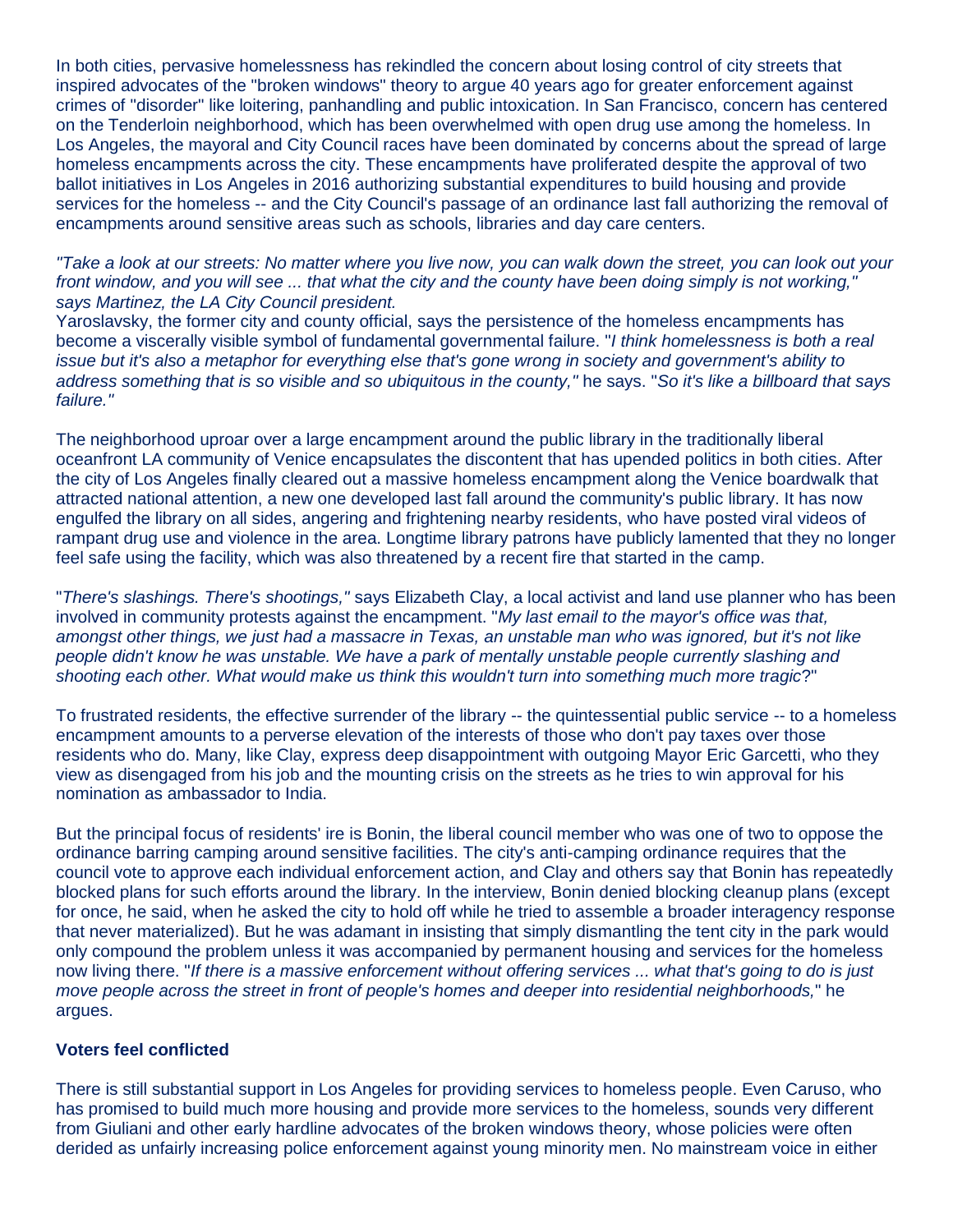city is suggesting that policymakers can simply arrest their way out of the homeless crisis or even the uptick in crime. But all sides in the debate agree the public appears out of patience, both in San Francisco and Los Angeles, with a set of policies that has surrendered control of public spaces and made it difficult for residents to get through the day without **encountering people who appear to be a danger to themselves or others**.

The same ebbing of patience is visible in the often-expressed belief that Boudin and Gascon, by placing so much priority on reducing incarceration, have encouraged a sense of invulnerability among repeat criminal offenders. "*The voters are conflicted: Karen Bass, Mike Bonin, all these guys, they reflect our values*," says Guerra, the political scientist. "*But that's not where we are right now. The moment is about homelessness, public safety, and they are not even speaking to that."*

Caruso has declared that if elected he will declare emergency powers as mayor that authorize him to clear homeless encampments without approval from the City Council. Bass hasn't gone that far, but she's also pledged to end encampments. "*There are some things you just don't do outside, and sleeping is one of them,"* [Bass has repeatedly said.](https://laist.com/news/politics/2022-election-california-primary-los-angeles-mayor-karen-bass-q-and-a)

Whoever wins the LA mayoral race, "*the tide is turning, and now I feel that in each district you have an avalanche of people who are just outright pissed off at the state of affairs in our city*," says Martinez, the City Council president. *"I believe that is what is moving the council to take a harder stance on allowing encampments to remain*."

The same trajectory is evident on policing. While activists had hoped to significantly redirect funding away from the LAPD -- an institution with a long history of racial bias -- in the aftermath of the Floyd murder, Caruso is now promising to add 1,500 officers. Even Bass, while not abandoning her calls for reform and accountability, wants to maintain the department's current staffing level and move more officers out from desk jobs to augment its presence on the streets.

It's still an open question how far this public demand for order will extend. Boudin's recall seems almost inevitable, and it will likely reinforce the message of the recent [recalls of three very liberal members of the city's](https://apple.news/AIOhU2fspRyO3NrHBQRUUOw)  [Board of Education:](https://apple.news/AIOhU2fspRyO3NrHBQRUUOw) that local residents want their government to focus less on absolutist ideological statements than on delivering basic services*.* LaBolt predicts that after Boudin, San Francisco won't see a lurch to the right on law enforcement but rather a recalibration toward the center: *"I think what we'll see is a return to the assertion that you don't have to choose between public safety and criminal justice reform*."

The landscape in LA is complex too. Polls show widespread discontent with Gascon's performance, and the campaign against him claims it is well on its way toward obtaining the signatures it needs by early July to qualify a recall against him on the November ballot. But it is not unusual in California for such efforts to fail after large number of signatures are disqualified. Meanwhile, the county's hardline and scandal-tarred sheriff, Alex Villanueva, who has denounced liberal policies on crime and homelessness, will likely face a runoff after Tuesday with a challenger to his left. Tuesday's City Council primaries could see strong showings for hardline law-and-order candidates -- in particular in Bonin's district, where discontent is peaking -- but in several other districts, left-leaning candidates deeply critical of the LAPD and the anti-encampment laws are mounting serious challenges to more centrist incumbents.

Even the mayoral race shows conflicting currents. The fact that Caruso, a former Republican, is demonstrating so much strength is revealing in itself (even if he's been buoyed by his massive personal spending). But Caruso has endorsed conventionally liberal positions on almost all issues beyond crime and homelessness, and most analysts expect that he and Bass will meet in a November runoff because neither will attract the 50% of the vote needed to win outright on Tuesday.

Caruso's promises to restore order "can have great appeal ... in a time that is unsettled and you have \$30 million to spend," says Manuel Pastor, director of the Dornsife Equity Research Institute at the University of Southern California. "The question is whether or not there's a cap to that [support] similar to the top that there was to the recall campaign" against California Gov. Gavin Newsom in 2021, which qualified for the ballot but then failed last fall.